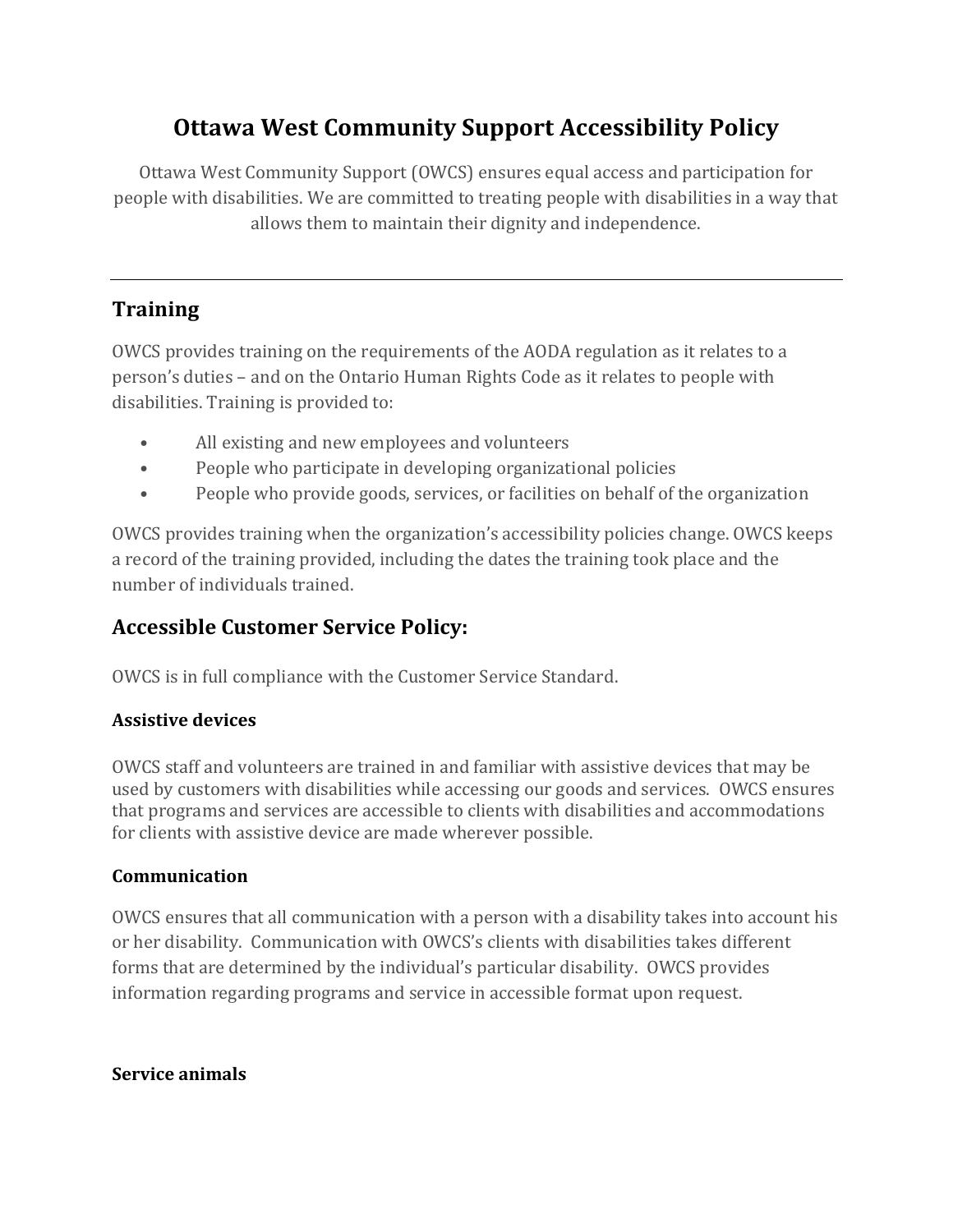OWCS welcomes people with disabilities and their service animals. Service animals are allowed on the parts of our premises that are open to the public, and in all programs and services where appropriate.

### **Support persons**

A person with a disability who is accompanied by a support person is permitted to have that person accompany them on OWCS premises.

 Fees are not charged for support persons to have access to OWCS's facilities. Fees may be charged if a support person wishes to partake in a group meal or outing with applicable costs.

OWCS notifies clients of any applicable fees when they apply for service. Notices regarding the OWCS policy for support persons are posted on the premises.

#### **Service Disruptions**

In the event of a planned or unexpected disruption to services or facilities for customers with disabilities, OWCS notifies clients promptly. Notices are posted in public areas and program areas and include:

- information about the reason for the disruption
- Anticipated length of the disruption, and
- A description of alternative facilities or services, if available.

OWCS ensures that notices of service disruption are provided with due notice in accessible format where required.

### **Training for staff**

OWCS provides training to employees, volunteers and others who deal with the public or other third parties on their behalf. All individuals dealing directly with the public are trained in Accessible Customer Service. Training is provided to staff and volunteers within three months of their employ with OWCS.

#### **Feedback process**

Upon admission to OWCS, all clients and caregivers are informed of the complaint/grievance procedures. Information regarding our feedback process is available on the OWCS website, and paper comment cards are available in all public areas. The OWCS grievance policy is made available in the appropriate accessible format upon request.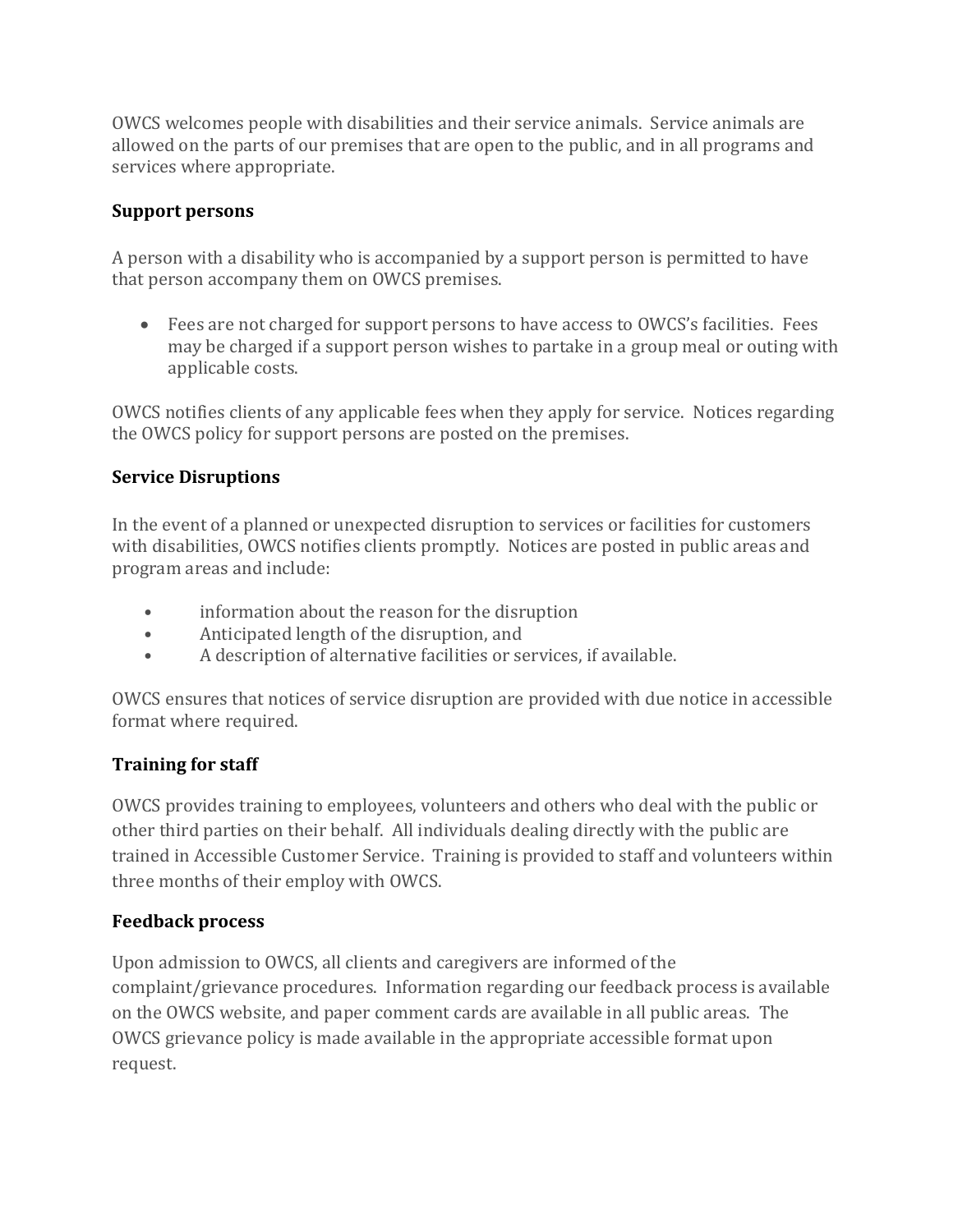Client feedback regarding Accessibility may be submitted in the form of the annual survey, through paper comment cards, through on-line feedback (email or electronic form), by telephone or in-person. Clients may request a specific accommodation to provide feedback, and OWCS will endeavor to accommodate the need.

## **Information and communications**

OWCS ensures that communication with people with disabilities takes into account their disability. When asked, OWCS provides information about the organization and its services, including public safety information, in accessible formats or with communication supports. OWCS ensures that staff are familiar with accessible communication methods and understand how to respond to requests for accessible communication formats.

OWCS is committed to meeting internationally recognized Web Content Accessibility Guidelines.

## **Employment**

OWCS notifies employees, potential hires and the public that accommodations can be made during recruitment and hiring.

OWCS notifies staff and volunteers that supports are available for those with disabilities. Accommodations for staff and volunteers with disabilities are assessed through the Accommodation Process and Individual Accommodation Plans are created with individuals requiring accommodation.

All employees are informed of the Employee Emergency Worksheet and asked to complete it in the case of temporary or permanent disability. Where required, OWCS completes a customized Employee Emergency Response Plan with the employee to assist the employee with a disability during an emergency.

Performance management, career development and redeployment processes take into account the accessibility needs of all employees.

# **Design of Public Spaces**

OWCS adheres to accessibility laws when building or making major changes to public spaces.